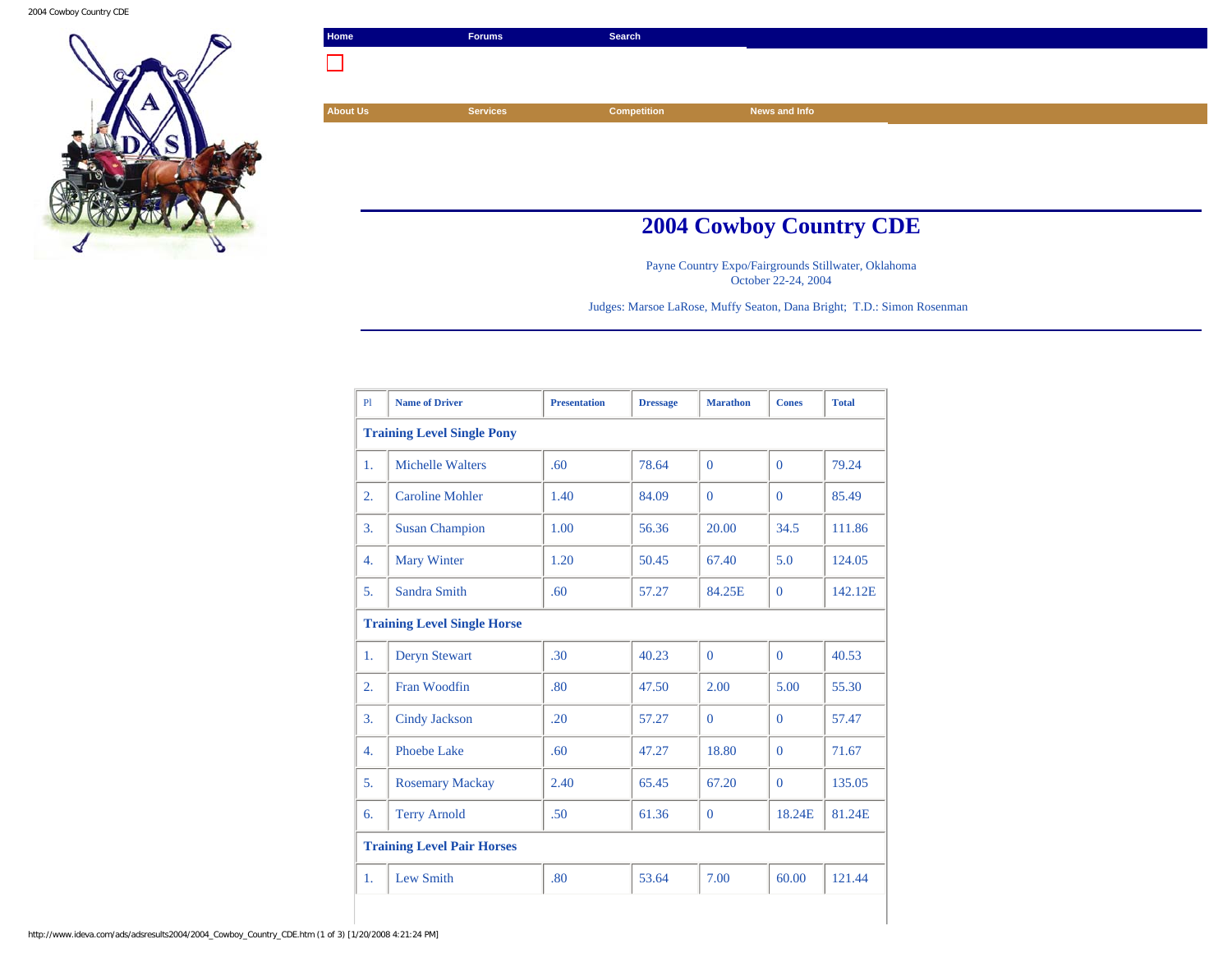|    | <b>Preliminary Level Single Pony</b>               |      |       |         |                |         |
|----|----------------------------------------------------|------|-------|---------|----------------|---------|
| 1. | <b>Bill Peacock</b>                                | .50  | 42.14 | 46.46   | $\overline{0}$ | 89.10   |
| 2. | <b>Linda Earley</b>                                | .80  | 54.05 | 103.90  | 5.0            | 163.75  |
| 3. | <b>Ruth Graves</b>                                 | .10  | 51.90 | 120.81  | 1.0            | 173.81  |
| 4. | <b>Mary Davis</b>                                  | .70  | 58.10 | 225.34  | 26.50          | 310.64  |
| 5. | <b>Cathy Merritt</b>                               | .30  | 62.62 | 281.67E | 5.0            | 349.59E |
| 6. | <b>Earl Morris</b>                                 | .70  | 70.95 | 281.67E | 16.50          | 369.82E |
|    | <b>Preliminary Level Pair Pony</b>                 |      |       |         |                |         |
| 1. | <b>Jerry Benge</b>                                 | .10  | 73.81 | 69.43   | 11.00          | 154.34  |
| 2. | <b>Rob McCartney</b>                               | .20  | 76.19 | 62.85   | 15.50          | 154.74  |
|    | <b>Preliminary Level Single Horse</b>              |      |       |         |                |         |
| 1. | <b>Drew Callahan</b>                               | 1.20 | 54.76 | 57.19   | 8.5            | 121.65  |
| 2. | <b>Barbara Kirby</b>                               | .50  | 56.67 | 49.68   | 25.5           | 133.34  |
| 3. | <b>Jerry Matthews</b>                              | .30  | 57.86 | 93.97   | 10.0           | 161.14  |
| 4. | <b>Ron Carlson</b>                                 | .80  | 69.05 | 206.95  | 16.0           | 293.99  |
| 5. | Eli Avery                                          | .80  | 70.24 | 258.69E | 10.0           | 335.54E |
|    | <b>Preliminary Level Combined Test Single Pony</b> |      |       |         |                |         |
| 1. | <b>Keith Yutzy</b>                                 | .30  | 48.57 |         | 5.0            | 53.87   |
|    | <b>Intermediate Level Single Pony</b>              |      |       |         |                |         |
| 1. | <b>Colleen Sullivan</b>                            |      | 51.78 | 64.76   | 20.0           | 136.54  |
| 2. | <b>Becky Benjamin</b>                              |      | 58.22 | 72.42   | 10.0           | 140.64  |
| 3. | <b>Dwain Gaus</b>                                  |      | 67.56 | 63.17   | 10.0           | 140.73  |
| 4. | <b>Mary Neal</b>                                   |      | 54.00 | 72.04   | 15.0           | 141.04  |
| 5. | <b>Meghan Benge</b>                                |      | 56.67 | 72.32   | 15.0           | 143.99  |
| 6. | <b>Peggy Benge</b>                                 |      | 66.22 | 84.81   | 15.5           | 166.53  |
|    | <b>Intermediate Level Single Horse</b>             |      |       |         |                |         |
| 1. | <b>Ryan Weatherford</b>                            |      | 40.44 | 59.72   | 5.0            | 105.16  |
| 2. | <b>Barb Simmons</b>                                |      | 50.00 | 79.14   | 20.0           | 149.14  |
|    |                                                    |      |       |         |                |         |